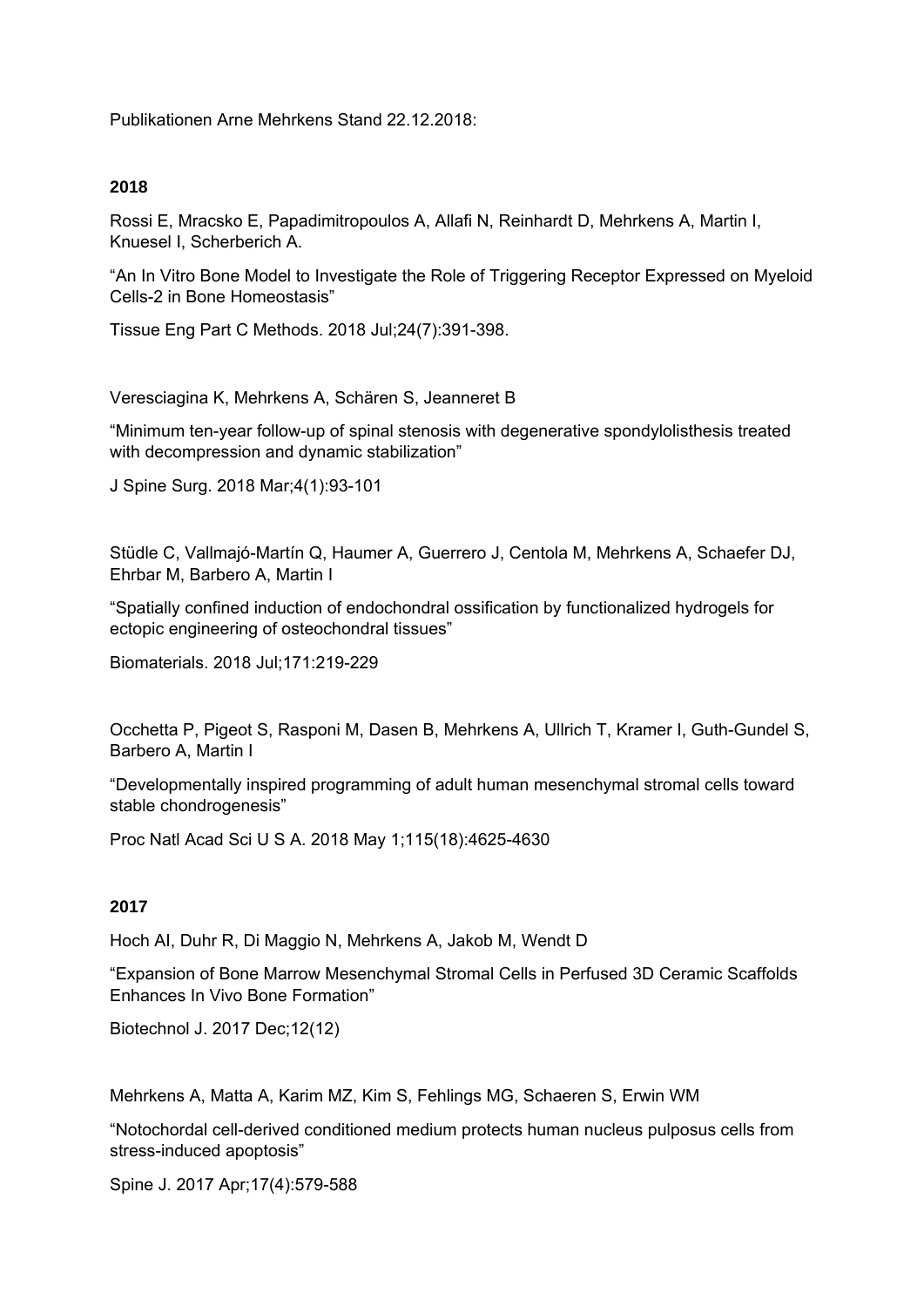# **2016**

Müller S, Acevedo L, Wang X, Karim MZ, Matta A, Mehrkens A, Schaeren S, Feliciano S, Jakob M, Martin I, Barbero A, Erwin WM

"Notochordal cell conditioned medium (NCCM) regenerates end-

stage human osteoarthritic articular chondrocytes and promotes a

healthy phenotype"

Arthritis Res Ther. 2016 Jun 2;18(1):125

Leu S, Kamenova M, Mehrkens A, Mariani L, Schären S, Soleman J

"Preoperative and Postoperative Factors and Laboratory Values Predicting Outcome in Patients Undergoing Lumbar Fusion Surgery"

World Neurosurg. 2016 Aug;92:323-38.

## **2015**

Erwin WM, DeSouza L, Funabashi M, Kawchuk G, Karim MZ, Kim S, Mӓdler S, Matta A, Wang X, Mehrkens KA

"The biological basis of degenerative disc disease: proteomic and

biomechanical analysis of the canine intervertebral disc."

Arthritis Res Ther. 2015 Sep 5;17:240

#### **2014**

Müller MA, Mehrkens A, Zürcher R, Vavken P, Valderrabano V

"Effectiveness of the addition of Lidocaine to a hemostatic, bioresorbable putty in the treatment of iliac crest donor site pain."

BMC Musculoskelet Disord. 2014 Dec 8;15:415

Mehrkens A, Jeanneret B

"Neurogenic claudication"

Phlebologie 2014; 43: 303–307

Lewis SJ, Keshen SGN, Lewis NDH, Dear TE, Mehrkens A, Niazi AU

"Tension Pneumothorax as a Complication of Inadvertent Pleural Tears During Posterior Spinal Surgery"

Spine Deformity (2014) Jul ; 2(4): 316-21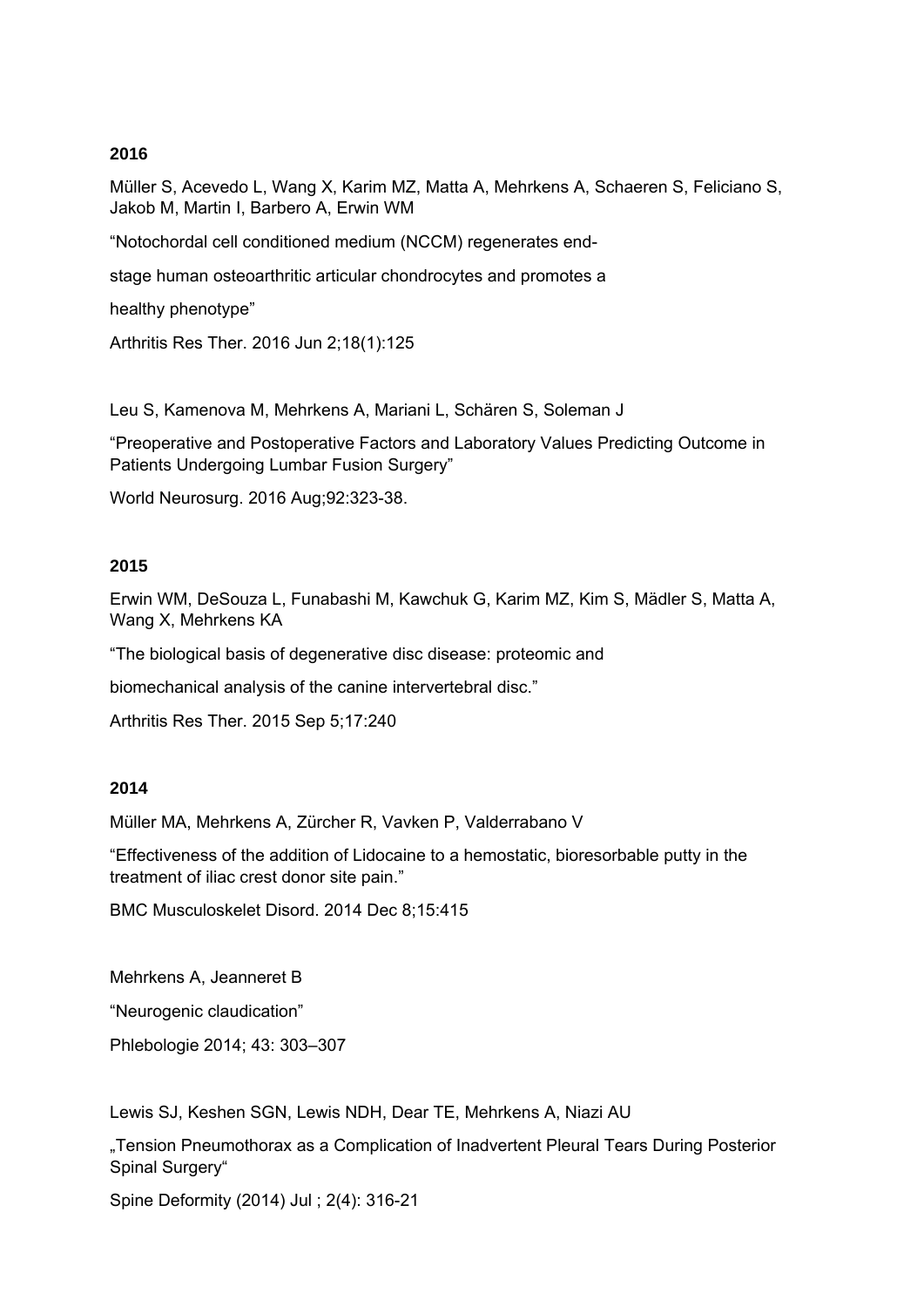Mehrkens A, Di Maggio N, Gueven S, Schaefer D, Scherberich A, Banfi A, Martin I. "Non-adherent mesenchymal progenitors from adipose tissue stromal vascular fraction" Tissue Eng Part A. (2014) Mar;20(5-6):1081-8.

# **2013**

Mehrkens A, Karim MZ, Kim S, Hilario R, Fehlings MG, Erwin WM

"Canine notochordal cell-secreted factors protect murine and human nucleus pulposus cells from apoptosis by inhibition of activated caspase-9 and caspase-3/7"

Evid Based Spine Care J. (2013) Oct;4(2):154-6

Müller AM, Frank A, Briel M, ValderrabanoV, Vavken P, Entezari V, Mehrkens A

"Substitutes of structural and non-structural autologous bone grafts in hindfoot arthrodeses and osteotomies: A systematic review"

BMC Musculoskeletal Disorders (2013) 2013 Feb 7;14:59.

## **2012**

Mehrkens A, Saxer F, Güven S, Hoffmann W, Müller AM, Jakob M, Weber FE, Martin I, Scherberich A

"Intraoperative engineering of osteogenic grafts combining freshly harvested, human adipose-derived cells and physiological doses of bone morphogenetic protein-2"

Eur Cell Mater (2012) 28;24:308-19

Mehrkens A, Müller AM, Valderrabano V, Schären S, Vavken P

"Tissue engineering approaches to degenerative disc disease—a meta-analysis of controlled animal trials"

Osteoarthritis Cartilage (2012) 20(11):1316-25

#### **2011**

Di Maggio N, Mehrkens A, Papadimitropoulos A, Schaeren S, Heberer M, Banfi A, Martin I

"Fibroblast growth factor-2 maintains a niche-dependent population of self-renewing highly potent non-adherent mesenchymal progenitors through FGFR2c"

Stem Cells (2012) 30(7):1455-64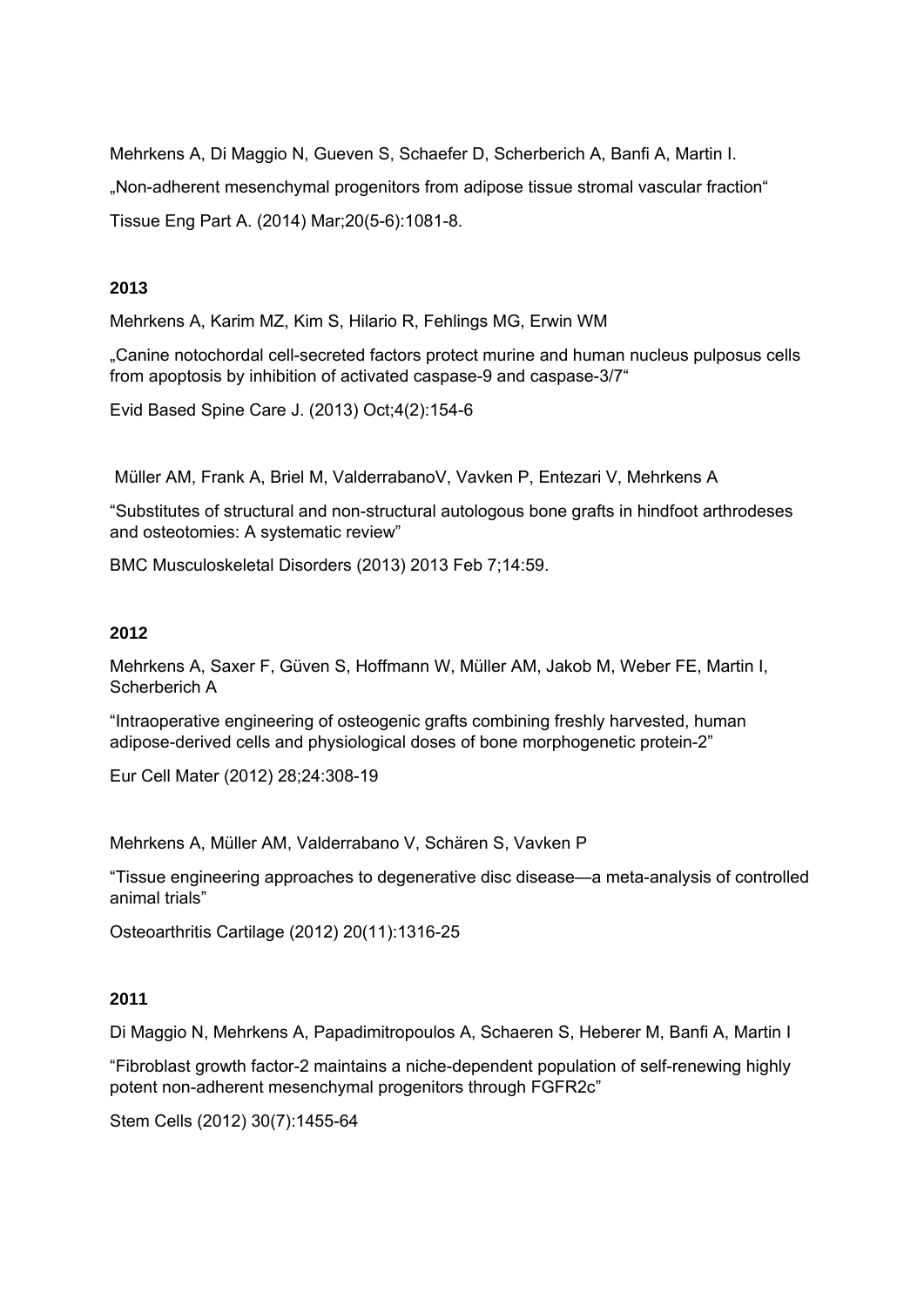Güven S, Mehrkens A, Saxer F, Schaefer DJ, Martinetti R, Martin I, Scherberich A

"Engineering of large osteogenic grafts with rapid engraftment capacity using mesenchymal and endothelial progenitors from human adipose tissue"

Biomaterials (2011) 32(25):5801-9

# **2010**

Mehrkens A, Müller AM, Valderrabano V

"Thromboseprophylaxe in der Orthopädie und Traumatologie – eine Übersicht über die gebräuchlichsten Produkte"

swiss knife (2010) 3:14-18

Müller AM, Mehrkens A, Schäfer DJ, Jaquiery C, Güven S, Lehmicke M, Martinetti R, Farhadi I, Jakob M, Scherberich A, Martin, I

"Towards an intraoperative Engineering of Osteogenic and vasculogenic Grafts from the stromal vascular Fraction of human adipose Tissue"

European Cells and Materials (2010) 19:127-135

Hasler, C, Mehrkens A, Hefti F

"Efficacy and safety of VEPTR instrumentation for progressive spine deformities in young children without rib fusions"

Eur Spine J (2010) 19:400-408

#### **2009**

Rosso C, Mehrkens A, Valderrabano V

"Verletzungsrisiko bei Karate, Taekwondo & Co."

Orthopädie & Rheuma (2009) 11:41-44

# **2003**

Mehrkens KA, Kayhan N, Ell N, Schuppe A, Hagl S, Vahl CF "Einfluss akuter Ethanolexposition am isolierten humanen Myokard" Z Herz-, Thorax-, Gefäßchir. 2003 Dez; 17(6): 247-256

# **1999**

Vahl CF, Kloss T, Yang Y, Castell M, Mehrkens A, deSimone R, Schaffer L, Hagl S. "Surgical treatment of oligosymptomatic mitral valve incompetence?"